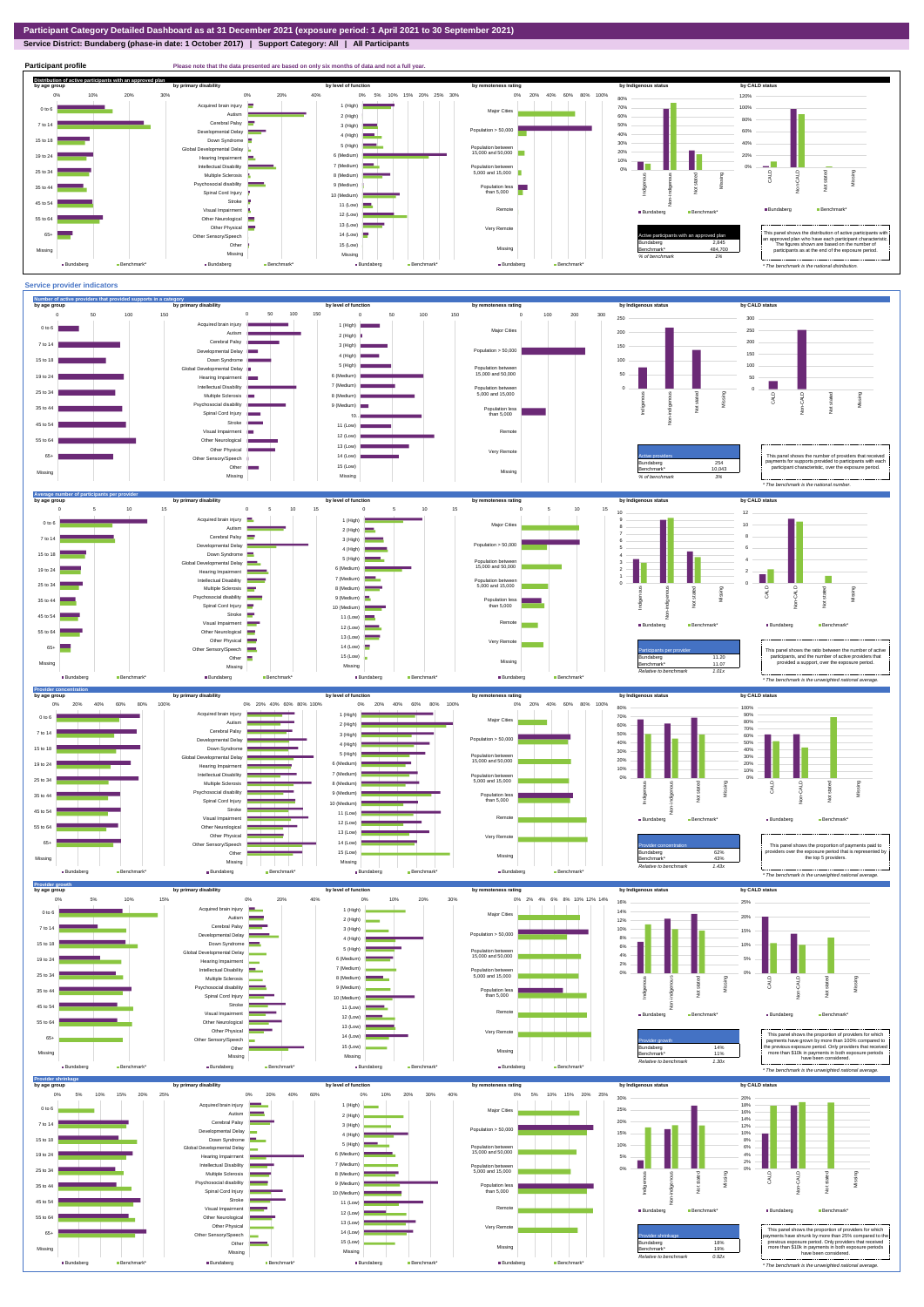## **Service District: Bundaberg (phase-in date: 1 October 2017) | Support Category: All | All Participants**



|                                | Active participants with        |                         | Participants | Provider       | Provider        | Provider        | Total plan    |                                 |                | Outcomes indicator on | Has the NDIS helped with |
|--------------------------------|---------------------------------|-------------------------|--------------|----------------|-----------------|-----------------|---------------|---------------------------------|----------------|-----------------------|--------------------------|
| <b>Support category</b>        | approved plans                  | <b>Active providers</b> | per provider | concentration  | growth          | shrinkage       | budgets (\$m) | Payments (\$m)                  | Utilisation    | choice and control    | choice and control?      |
|                                |                                 |                         |              |                |                 |                 |               |                                 |                |                       |                          |
| Core                           |                                 |                         |              |                |                 |                 |               |                                 |                |                       |                          |
| Consumables                    | 2.156                           | 91                      | 23.7         | 76%            | 6%              | 18%             | 2.3           | 1.7                             | 75%            | 56%                   | 81%                      |
| <b>Daily Activities</b>        | 1.472                           | 88                      | 16.7         | 88%            | 12%             | 12%             | 45.3          | 37.7                            | 83%            | 55%                   | 84%                      |
| Community                      | 1.603                           | 65                      | 24.7         | 81%            | 15%             | 8%              | 21.8          | 18.1                            | 83%            | 53%                   | 83%                      |
| Transport                      | 1.127                           | 28                      | 40.3<br>.    | 85%            | 0%<br>--------- | 0%              | 17<br>------- | 17                              | 97%            | 49%<br>------         | 85%<br>--------          |
| Core total                     | 2.534                           | 141                     | 18.0         | 85%            | 15%             | 11%             | 71.1          | 59.1                            | 83%            | 56%                   | 81%                      |
|                                |                                 |                         |              |                |                 |                 |               |                                 |                |                       |                          |
| <b>Capacity Building</b>       |                                 |                         |              |                |                 |                 |               |                                 |                |                       |                          |
| Choice and Control             | 2.087                           | 74                      | 28.2         | 89%            | 0%              | $\bullet$<br>0% | 1.5           | 1.6                             | 103%           | 55%                   | 82%                      |
| <b>Daily Activities</b>        | 2.826                           | 129                     | 21.9         | 83%            | 0%              | 17%             | 15.6          | <b>Contract Contract</b><br>8.7 | 56%            | 56%                   | 81%                      |
| Employment                     | 79                              | 13                      | 6.1          | 98%            | 0%              | 75%             | 0.7           | 0.4                             | 55%            | 34%                   | 76%                      |
| Relationships                  | 116                             | 15                      | 7.7          | 99%            | 33%             | 33%             | 0.9           | 0.5                             | 53%            | 14%                   | 76%                      |
| Social and Civic               | 464<br><b>Contract</b>          | 23                      | 20.2         | 93%            | 0%              | 20%             | 1.2           | 0.6                             | 53%            | 44%                   | 73%                      |
| <b>Support Coordination</b>    | 885<br><b>Contract Contract</b> | 63                      | 14.0         | 67%            | 19%             | 10%             | 24            | 1.8                             | 76%            | 51%                   | 84%                      |
| <b>Capacity Building total</b> | 2.831                           | ------<br>177           | <br>16.0     | -------<br>72% | --------<br>11% | <br>19%         | 22.5          | --------<br>13.7                | -------<br>61% | -------<br>56%        | ------<br>81%            |
|                                |                                 |                         |              |                |                 |                 |               |                                 |                |                       |                          |
| Capital                        |                                 |                         |              |                |                 |                 |               |                                 |                |                       |                          |
| Assistive Technology           | 654<br><b>Contract Contract</b> | 60                      | 10.9         | 73%            | 26%             | 26%             | 3.2           | 2.2                             | 68%            | 69%                   | 85%                      |
| <b>Home Modifications</b>      | 154                             | 18                      | 8.6          | 84%<br>.       | 13%<br>-------  | 13%<br>.        | $^{\circ}$    | 0.6                             | 80%            | 47%<br>-------        | 91%                      |
| <b>Capital total</b>           | -------<br>699                  | ----<br>72              | <br>9.7      | 62%            | 19%             | 15%             | .<br>4.0      | 2.8                             | 71%            | 65%                   | <br>86%                  |
|                                |                                 |                         |              |                |                 |                 |               |                                 |                |                       |                          |
| Missing                        |                                 |                         | 0.0          | 0%             | 0%              | 0%              | 0.0           | 0.0                             | $0\%$          | 0%                    | 0%                       |
|                                |                                 |                         |              |                |                 |                 |               |                                 |                |                       |                          |
| All support categories         | 2.845                           | 254                     | 11.2         | 80%            | 14%             | 18%             | 97.6          | 75.6                            | 78%            | 56%                   | 81%                      |

Note: Only the major support categories are shown.<br>Note: Capacity Building total individual Wellbeing, Home Living and Lifelong Learning although these support categories are not shown.<br>Note: A utilisation rate may be abov

| <b>Indicator definitions</b>                                                                                                                        |                                                                                                                                                                                                                                                                                                                                                                                                                                                                                                                                                                                                                                                                                                                                                                                                                 |
|-----------------------------------------------------------------------------------------------------------------------------------------------------|-----------------------------------------------------------------------------------------------------------------------------------------------------------------------------------------------------------------------------------------------------------------------------------------------------------------------------------------------------------------------------------------------------------------------------------------------------------------------------------------------------------------------------------------------------------------------------------------------------------------------------------------------------------------------------------------------------------------------------------------------------------------------------------------------------------------|
| Active participants with approved plans                                                                                                             | Number of active participants who have an approved plan and reside in the service district / have supports relating to the support category in their plan.                                                                                                                                                                                                                                                                                                                                                                                                                                                                                                                                                                                                                                                      |
| <b>Active providers</b><br><b>Participants per provider</b><br><b>Provider concentration</b><br><b>Provider growth</b><br><b>Provider shrinkage</b> | Number of providers that received payments for supports provided to participants within the service district / support category, over the exposure period,<br>Ratio between the number of active participants and the number of active providers.<br>Proportion of provider payments over the exposure period that were paid to the top 10 providers.<br>Proportion of providers for which payments have grown by more than 100% compared to the previous exposure period. Only providers that received more than \$10k in payments in both exposure periods have been considered.<br>Proportion of providers for which payments have shrunk by more than 25% compared to the previous exposure period. Only providers that received more than \$10k in payments in both exposure periods have been considered. |
| <b>Total plan budgets</b><br><b>Payments</b><br><b>Utilisation</b>                                                                                  | Value of supports committed in participant plans for the exposure period.<br>Value of all payments over the exposure period, including payments to providers, payments to participants, and off-system payments (in-kind and Younger People In Residential Aged Care (YPIRAC)).<br>Ratio between payments and total plan budgets.                                                                                                                                                                                                                                                                                                                                                                                                                                                                               |
| Outcomes indicator on choice and control<br>Has the NDIS helped with choice and control?                                                            | Proportion of participants who reported in their most recent outcomes survey that they choose who supports them.<br>Proportion of participants who reported in their most recent outcomes survey that the NDIS has helped with choice and control.                                                                                                                                                                                                                                                                                                                                                                                                                                                                                                                                                              |
|                                                                                                                                                     | The green dots indicate the top 10 percentile of service districts / support categories when ranked by performance against benchmark for the given metric. In other words, performing relatively well under the given metric.<br>The red dots indicate the bottom 10 percentile of service districts / support categories when ranked by performance against benchmark for the given metric. In other words, performing relatively poorly under the given metri                                                                                                                                                                                                                                                                                                                                                 |
|                                                                                                                                                     | Note: A higher score is considered to be 'good' performance under some metrics. For example, a high utilisation rate is a sign of a functioning market where participants have access to the supports they need.<br>For other metrics, a lower score is considered to be 'good' performance. For example, a low provider concentration is a sign of a competitive market.                                                                                                                                                                                                                                                                                                                                                                                                                                       |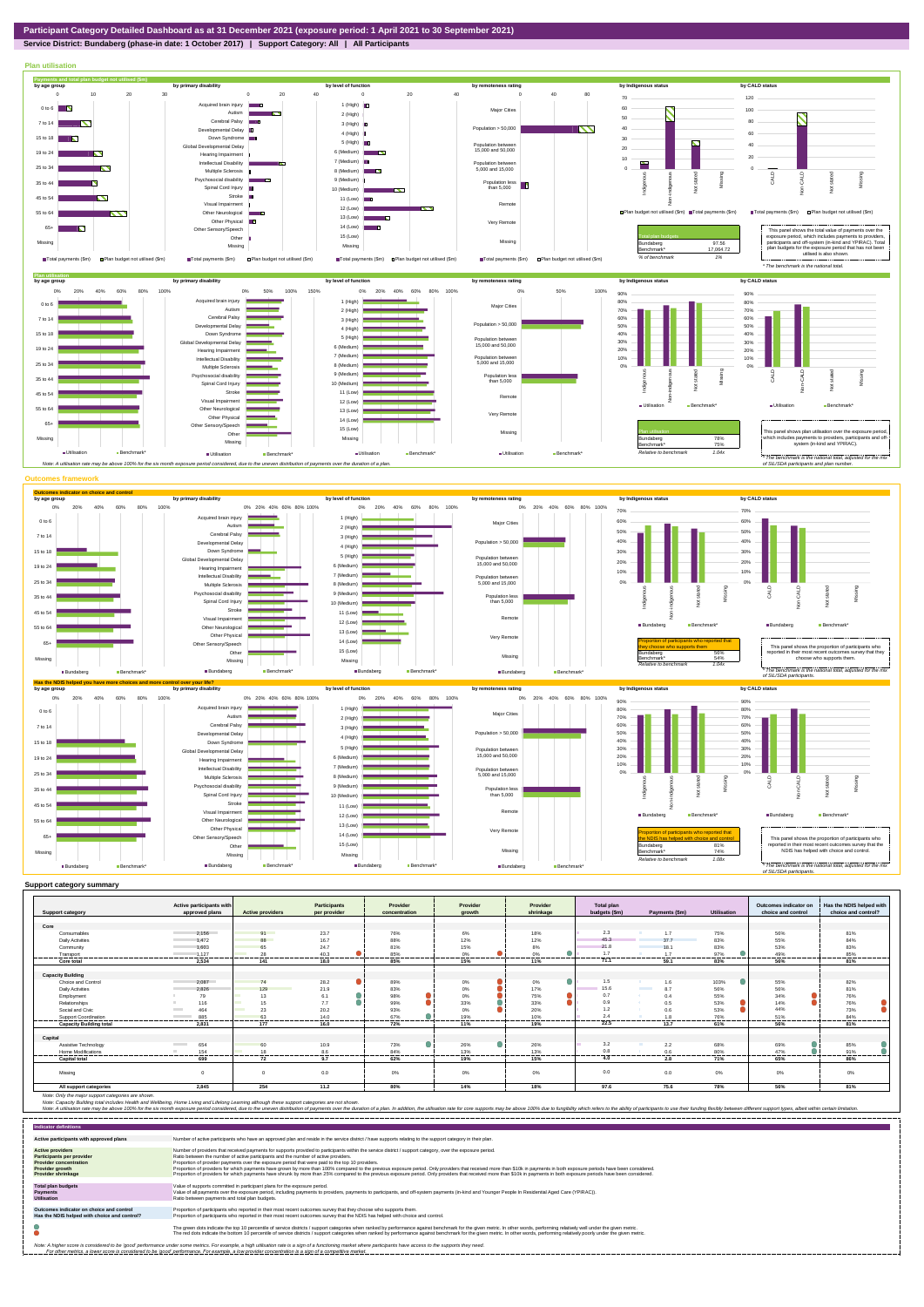**Service District: Bundaberg (phase-in date: 1 October 2017) | Support Category: All | Participants Receiving SIL/SDA**



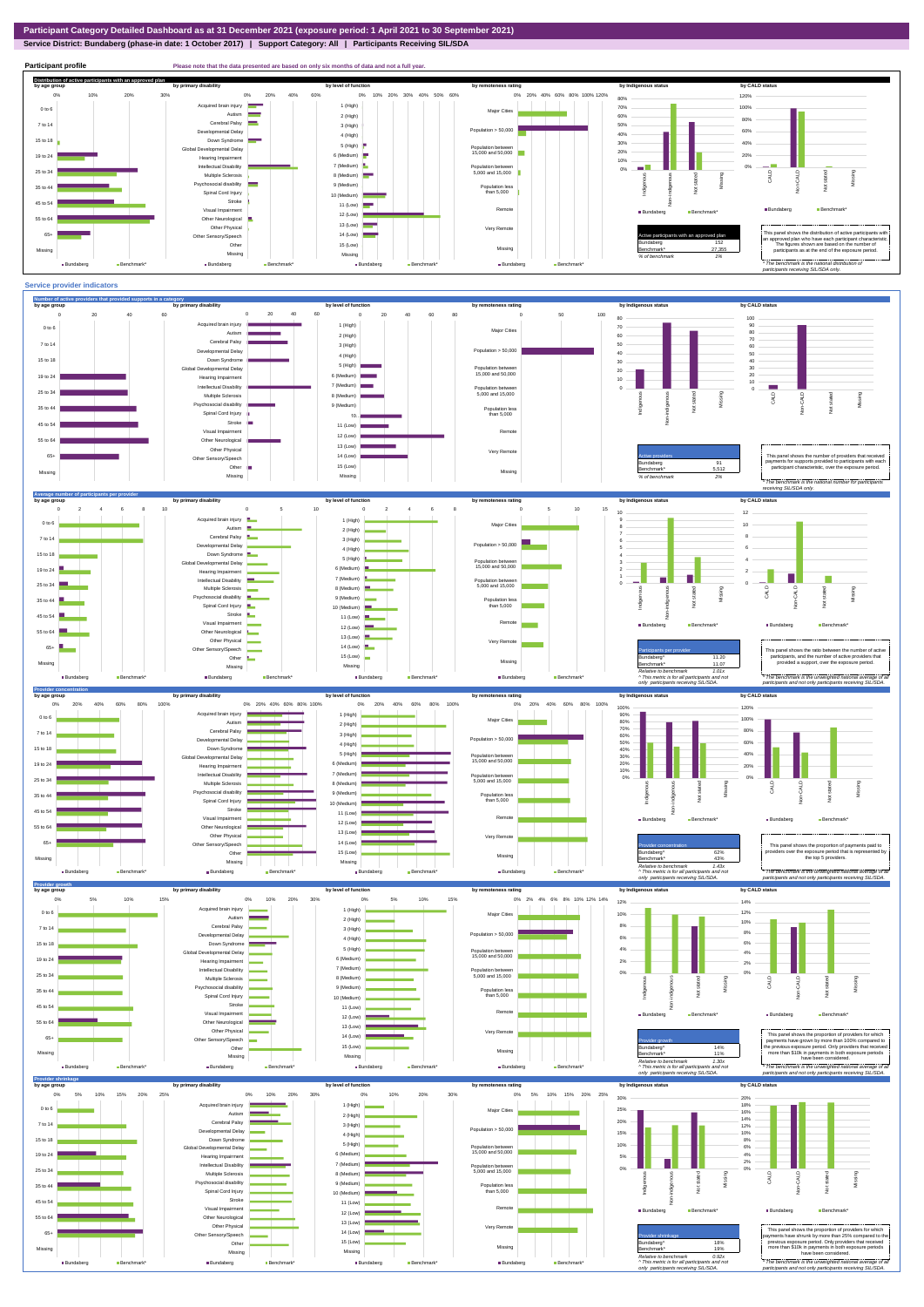

**Service District: Bundaberg (phase-in date: 1 October 2017) | Support Category: All | Participants Receiving SIL/SDA**



|                                | Active participants with        |                         | <b>Participants</b> | Provider        | Provider                    | Provider  | <b>Total plan</b> |                         |             | Outcomes indicator on | Has the NDIS helped with |
|--------------------------------|---------------------------------|-------------------------|---------------------|-----------------|-----------------------------|-----------|-------------------|-------------------------|-------------|-----------------------|--------------------------|
| <b>Support category</b>        | approved plans                  | <b>Active providers</b> | per provider        | concentration   | arowth                      | shrinkage | budgets (\$m)     | Payments (\$m)          | Utilisation | choice and control    | choice and control?      |
|                                |                                 |                         |                     |                 |                             |           |                   |                         |             |                       |                          |
| Core                           |                                 |                         |                     |                 |                             |           |                   |                         |             |                       |                          |
| Consumables                    | 136<br><b>Contract Contract</b> | 31                      | 4.4                 | 87%             | 0%                          | $0\%$     | 0.2               | 0.2                     | 68%         | 17%                   | 91%                      |
| <b>Daily Activities</b>        | 151                             | 23                      | 6.6                 | 99%             | $0\%$                       | 9%        | 20.0              | 191                     | 96%         | 16%                   | 92%                      |
| Community                      | 142                             | 24                      | 5.9                 | 91%             | 6%                          | 19%       | 4.5               | <b>Contractor</b><br>40 | 89%         | 15%                   | 92%                      |
| Transport                      | 151<br>.                        | 16<br>-------           | 9.4<br>---------    | 96%<br>------   | 0%<br>.                     | 0%<br>    | 0.2<br>.          | 0.1<br>                 | 67%<br>     | 16%<br>               | 92%<br>-------           |
| Core total                     | 151                             | 53                      | 2.8                 | 97%             | $0\%$                       | 21%       | 24.9              | 23.4                    | 94%         | 16%                   | 92%                      |
|                                |                                 |                         |                     |                 |                             |           |                   |                         |             |                       |                          |
| <b>Capacity Building</b>       |                                 |                         |                     |                 |                             |           |                   |                         |             |                       |                          |
| Choice and Control             | $111 -$                         | 13                      | 8.5                 | 98%             | 0%                          | 0%        | 0.1               | 0.1                     | 107%        | 18%                   | 93%                      |
| <b>Daily Activities</b>        | 152                             | 30                      | 3.9                 | 83%             | $0\%$                       | 14%       | 0.8               | 0.4                     | 55%         | 17%                   | 91%                      |
| Employment                     |                                 |                         | 1.5                 | 100%            | 0%                          | 0%        | 0.0               | 0.0                     | 44%         | 33%                   | 100%                     |
| Relationships                  | 48<br><b>Contract Contract</b>  | $\sim$                  | 6.0                 | 100%            | 40%                         | 20%       | 0.4               | 0.2                     | 50%         | 13%                   | 85%                      |
| Social and Civic               |                                 |                         | 1.3                 | 100%            | 0%                          | 0%        | 0.0               | 0.0                     | 64%         | 0%                    | 100%                     |
| Support Coordination           | 149<br>-------------            | -------                 | 7.5<br>---------    | 87%<br>-------- | 0%<br>---------<br>-------- | 0%<br>.   | 0.5<br>---------  | 0 <sub>A</sub>          | 83%<br>     | 16%<br>.              | 92%<br>---------         |
| <b>Capacity Building total</b> | 152                             | 57                      | 2.7                 | 69%             | 12%                         | 6%        | 1.8               | 1.2                     | 64%         | 17%                   | 91%                      |
|                                |                                 |                         |                     |                 |                             |           |                   |                         |             |                       |                          |
| Capital                        |                                 |                         |                     |                 |                             |           |                   |                         |             |                       |                          |
| Assistive Technology           | 67                              | 15                      | 4.5                 | 96%             | 0%                          | 25%       | 0.3               | 0.1                     | 34%         | 14%                   | 91%                      |
| Home Modifications             | 65                              |                         | 9.3                 | 100%            | 17%                         | 0%        | 0.4               | 0.3                     | 76%         | 16%                   | 92%                      |
| <b>Capital total</b>           | 97                              | 21                      | 4.6                 | 92%             | 10%                         | 10%       | 0.7               | 0.4                     | 58%         | 15%                   | 91%                      |
| Missing                        | $\Omega$                        |                         | 0.0                 | $0\%$           | 0%                          | 0%        | 0.0               | 0.0                     | 0%          | 0%                    | 0%                       |
| All support categories         | 152                             | 91                      | 1.7                 | 93%             | 9%                          | 18%       | 27.5              | 25.0                    | 91%         | 17%                   | 91%                      |

Note: Only the major support categories are shown.<br>Note: Capacity Building total individual Wellbeing, Home Living and Lifelong Learning although these support categories are not shown.<br>Note: A utilisation rate may be abov

| <b>Indicator definitions</b>                                                                                                                 |                                                                                                                                                                                                                                                                                                                                                                                                                                                                                                                                                                                                                                                                                                                                                                                                                 |
|----------------------------------------------------------------------------------------------------------------------------------------------|-----------------------------------------------------------------------------------------------------------------------------------------------------------------------------------------------------------------------------------------------------------------------------------------------------------------------------------------------------------------------------------------------------------------------------------------------------------------------------------------------------------------------------------------------------------------------------------------------------------------------------------------------------------------------------------------------------------------------------------------------------------------------------------------------------------------|
| Active participants with approved plans                                                                                                      | Number of active participants who have an approved plan and reside in the service district / have supports relating to the support category in their plan.                                                                                                                                                                                                                                                                                                                                                                                                                                                                                                                                                                                                                                                      |
| <b>Active providers</b><br><b>Participants per provider</b><br><b>Provider concentration</b><br>Provider growth<br><b>Provider shrinkage</b> | Number of providers that received payments for supports provided to participants within the service district / support category, over the exposure period.<br>Ratio between the number of active participants and the number of active providers.<br>Proportion of provider payments over the exposure period that were paid to the top 10 providers.<br>Proportion of providers for which payments have grown by more than 100% compared to the previous exposure period. Only providers that received more than \$10k in payments in both exposure periods have been considered.<br>Proportion of providers for which payments have shrunk by more than 25% compared to the previous exposure period. Only providers that received more than \$10k in payments in both exposure periods have been considered. |
| <b>Total plan budgets</b><br>Payments<br><b>Utilisation</b>                                                                                  | Value of supports committed in participant plans for the exposure period.<br>Value of all payments over the exposure period, including payments to providers, payments to participants, and off-system payments (in-kind and Younger People In Residential Aged Care (YPIRAC)).<br>Ratio between payments and total plan budgets.                                                                                                                                                                                                                                                                                                                                                                                                                                                                               |
| Outcomes indicator on choice and control<br>Has the NDIS helped with choice and control?                                                     | Proportion of participants who reported in their most recent outcomes survey that they choose who supports them.<br>Proportion of participants who reported in their most recent outcomes survey that the NDIS has helped with choice and control.                                                                                                                                                                                                                                                                                                                                                                                                                                                                                                                                                              |
|                                                                                                                                              | The green dots indicate the top 10 percentile of service districts / support categories when ranked by performance against benchmark for the given metric. In other words, performing relatively well under the given metric.<br>The red dots indicate the bottom 10 percentile of service districts / support categories when ranked by performance against benchmark for the given metric. In other words, performing relatively poorly under the given metri                                                                                                                                                                                                                                                                                                                                                 |
|                                                                                                                                              | Note: A higher score is considered to be 'good' performance under some metrics. For example, a high utilisation rate is a sign of a functioning market where participants have access to the supports they need.<br>For other metrics, a lower score is considered to be 'good' performance. For example, a low provider concentration is a sign of a competitive market.                                                                                                                                                                                                                                                                                                                                                                                                                                       |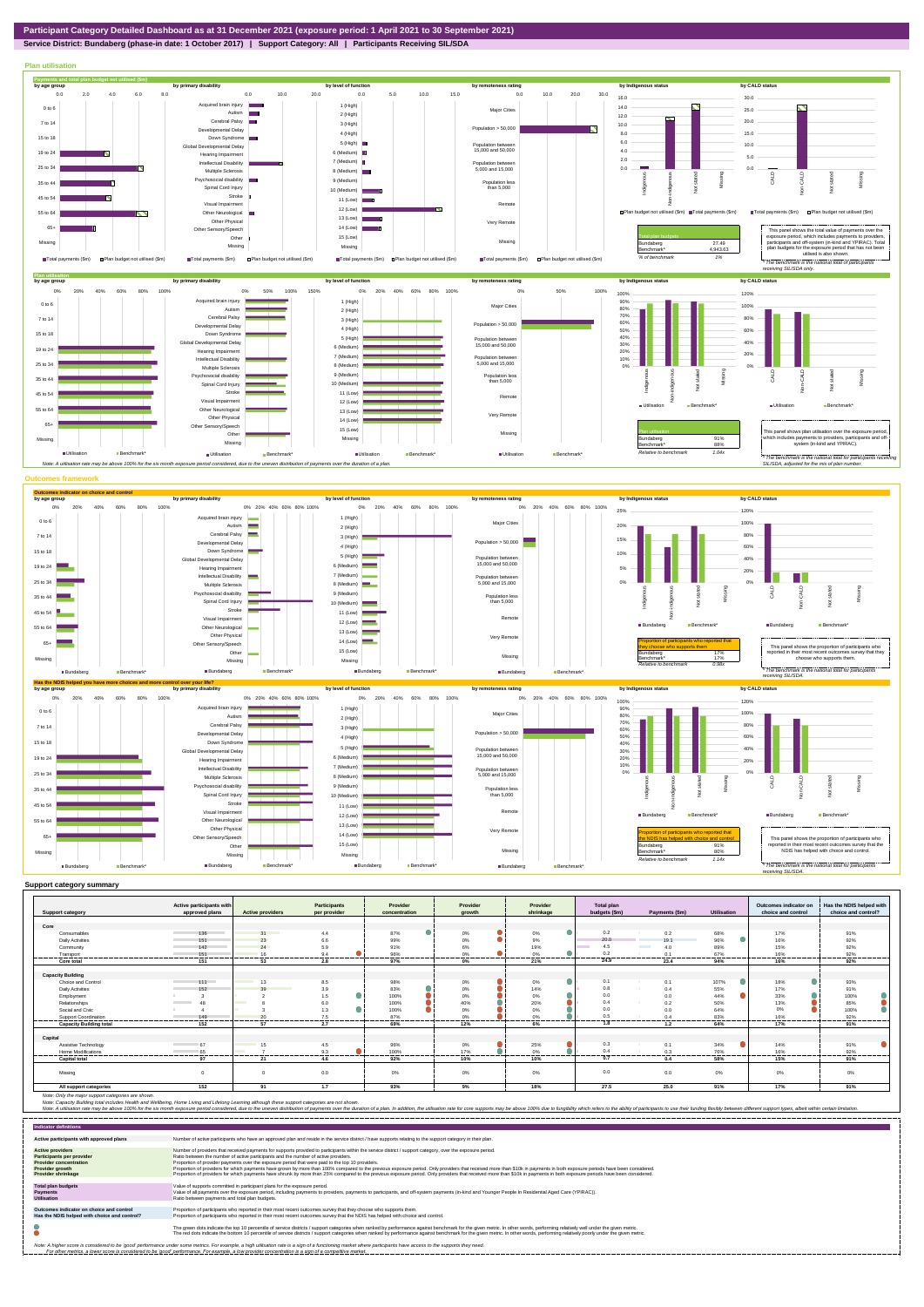## **Service District: Bundaberg (phase-in date: 1 October 2017) | Support Category: All | Participants Not Receiving SIL/SDA**

**Participant profile Please note that the data presented are based on only six months of data and not a full year. Distribution of active participants with an approved plan** by age group by primary disability by remoteness rating by hdigenous status by CALD status 0% 20% 40% 60% 80% 100% 120% 0% 10% 20% 30% 0% 20% 40% 0% 10% 20% 30% 40% 80% d brain injury 1 (High)  $\blacksquare$ 70% 100% 0 to 6 Major Cities ÷ Autism **I** m. 2 (High) 60% 80% Cerebral Palsy 7 to 14 50% 3 (High) Accession<br>ental Delay Population  $> 50,000$ 60% 40% 4 (High) Down Syndrome 15 to 18 30% 40% 5 (High) evelopmental Delay Population between 15,000 and 50,000 20% 6 (Medium) 20% 19 to 24 Hearing Impairment 10% H T J. 7 (Medium) Intellectual Disability 0% Population between 5,000 and 15,000 0% 25 to 34 Multiple Sclerosis 8 (Medium) CALD Non-CALD Missing Non-indigenous .<br>cial disability Indigeno Missing 9 (Medium) 35 to 44 Population less than 5,000 nstated in 1916.<br>Note  $\frac{1}{2}$ Spinal Cord Injury Ť 10 (Medium) Stroke 45 to 54 š 11 (Low) Remot Bundaberg Benchmark Visual Impairmen Bundaberg Benchmark\* 12 (Low) 55 to 64 Other Neurological 13 (Low) Other Physical Very Remote Active participants with an approved plan This panel shows the distribution of active participants with in an approved plan who have each participant characteristic. 65+ Sensory/Speech 14 (Low) Other 15 (Low) Bundaberg 2,693 The figures shown are based on the number of participants as at the end of the exposure period. Missing 457,345 Missing Missing Missing *% of benchmark 1% The benchmark is the natio participants not receiving SIL/SDA only.* Bundaberg Benchmark\* Bundaberg **Benchmark** Bundaberg Bundaberg Bench